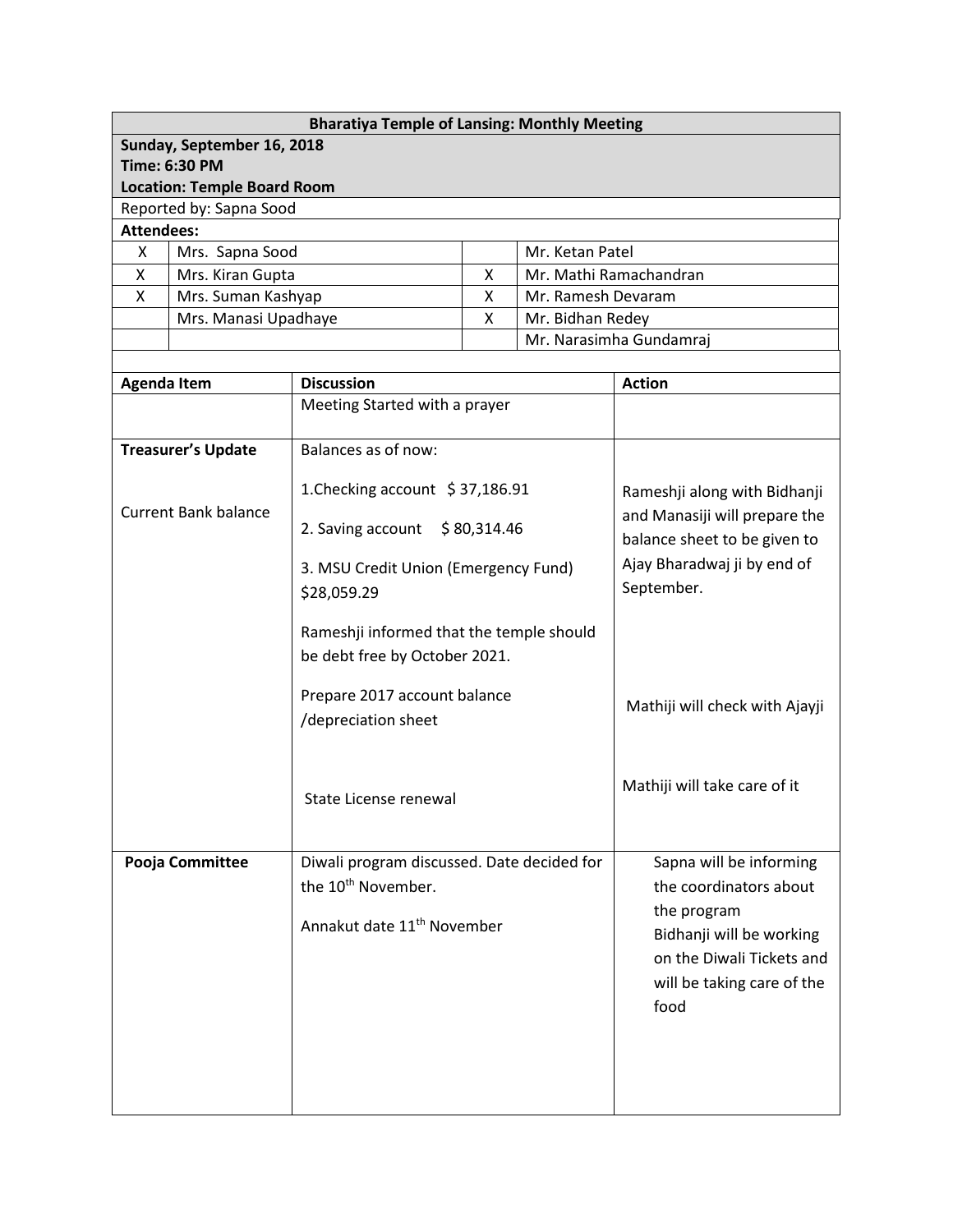| <b>Maintenance</b>                      | Cleaning tables discussed.                                                                                                                      | Sapna informed that it has<br>been taken care off                                                                         |
|-----------------------------------------|-------------------------------------------------------------------------------------------------------------------------------------------------|---------------------------------------------------------------------------------------------------------------------------|
|                                         |                                                                                                                                                 | Ketanji will be checking on<br>the professionals to take care<br>of the mold in the temple<br>basement.                   |
|                                         | Cleaning of kitchen discussed                                                                                                                   | Sapna will be checking about<br>getting the kitchen cleaned<br>1 <sup>st</sup> and 3 <sup>rd</sup> Sunday of the<br>month |
| <b>PR</b> committee                     | Member appreciation dinner October 6 <sup>th</sup> .<br>People who become members by August<br>30 <sup>th</sup> will be included in the dinner. | Deven's team will perform.<br>Manasiji will finalize member<br>list.<br>Bidhanji will be making the<br>evite              |
| <b>Priest Committee</b><br>update       | Priest committee meeting and emails/ texts<br>were discussed. Appropriate action<br>discussed.                                                  |                                                                                                                           |
| <b>Fund Raising</b><br><b>Committee</b> | Discussed fundraising.                                                                                                                          | Manasiji and Rajji are working<br>on entering the data                                                                    |
|                                         | Sending letter to the pledged donors                                                                                                            | Mathiji will be sending the<br>letters out this week                                                                      |
| <b>Temple Security</b>                  | Security drill was done on 9/2/18.                                                                                                              | Was success.                                                                                                              |
|                                         | Discussed need to continue doing the drill                                                                                                      | Board agreed, Bidhanji and<br>Ketanji will come up with<br>dates in future.                                               |
|                                         | Upcoming major events where Security is<br>needed were discussed.                                                                               | Bidhanji will be scheduling as<br>per need.                                                                               |
| <b>Youth Committee</b>                  | Certificates to the youth club members.                                                                                                         | Mathiji will be giving the<br>letter head to Rajji and                                                                    |